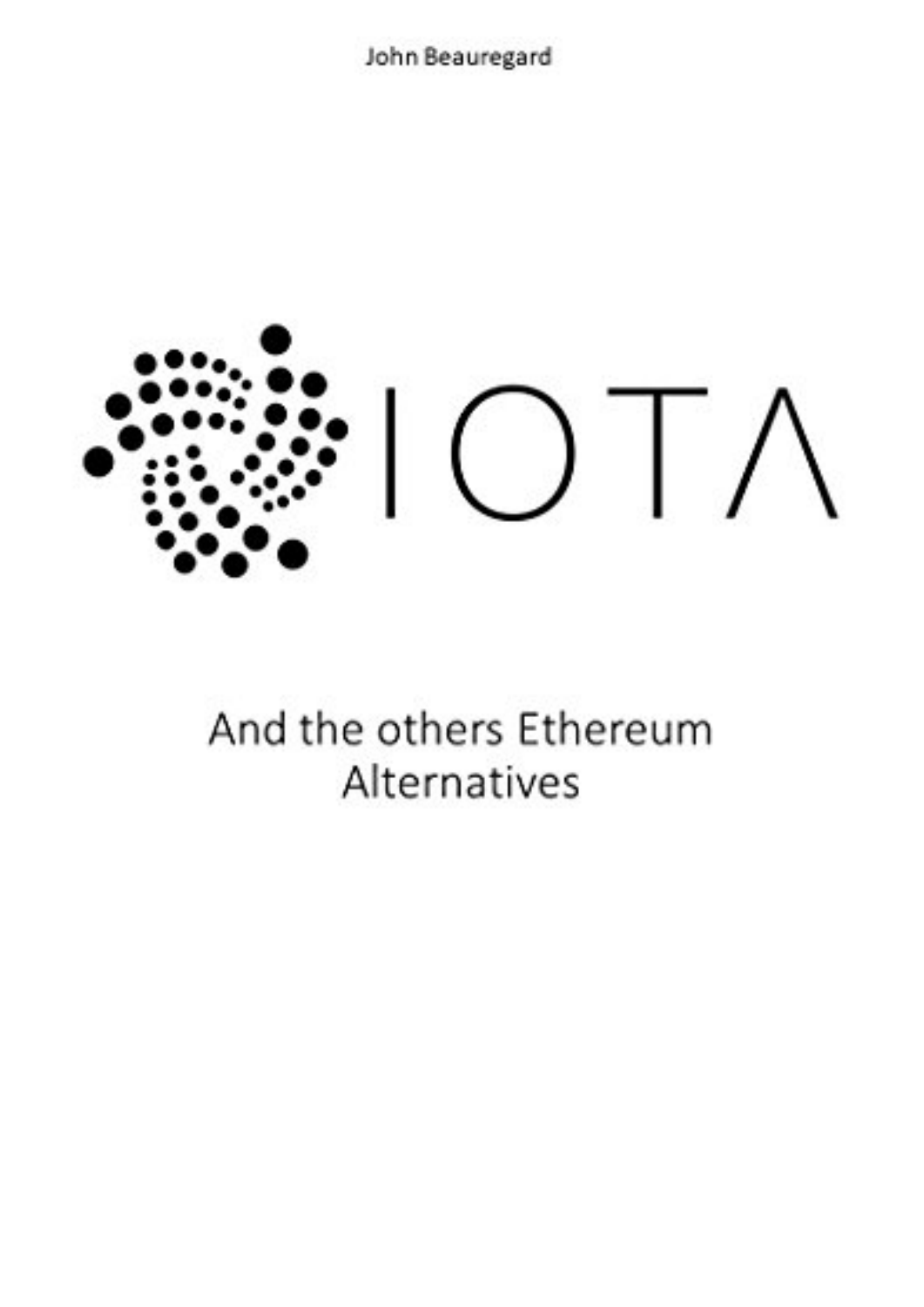*John Beauregard*

## **IOTA : And all the others Ethereum Alternatives**

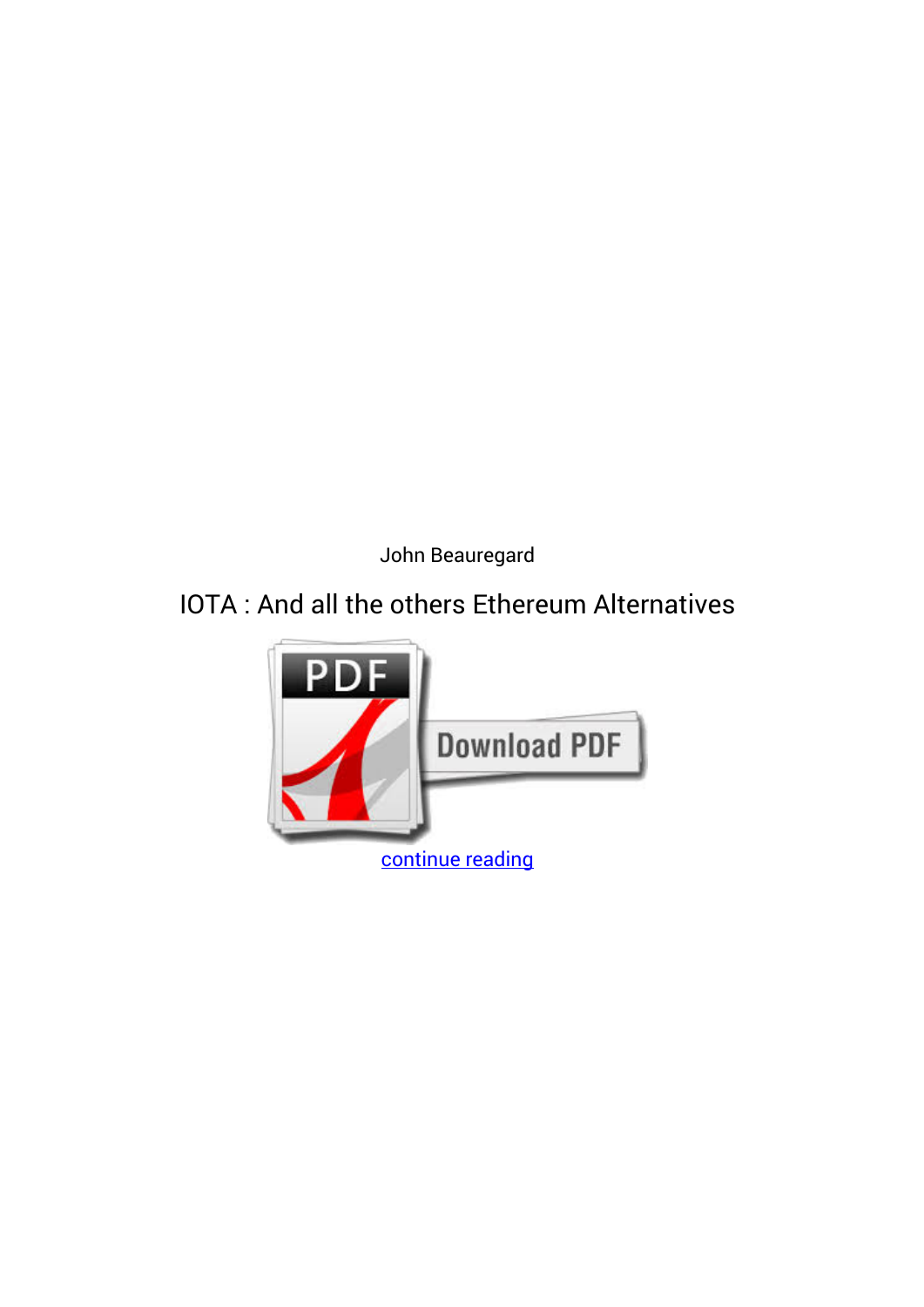Anyone with a bank account is familiar with the idea of a ledger, comprising records of their debits and credits. Collectively, we have all turned over financial institutions for generations to safeguard these highly sensitive records and their accuracy. As blockchain adoption provides actually increased during the last 10 years, early adopters have actually been hit with sluggish deal occasions and escalating costs.0. By detatching the need for trusted third-celebrations as the gatekeepers and arbiters of reality, massive effectiveness gains, innovation opportunities and new value proposals emerge.Blockchain invention guaranteed a compelling vision: decentralized networks enabling open development and peer-to-peer transactions without intermediaries or fees. Eventually, they were never ever built to perform it in full, because of intrinsic technical flaws in their style. Without any ability to confirm the details that we get on the web today, and with cybercrime increasing, this delegated and unverifiable trust has turned into a major obstacle for an inclusive and permissionless economy. Powering a secure, scalable and feeless deal settlement coating, IOTA will empower devices and humans to take part in growing new permissionless economies - the most crucial one being the Machine Overall economy which we are building. However the need for decentralized and permissionless systems remains, and has actually only increased over the last couple of years.By resolving the inefficiencies of the Blockchain, IOTA, based on the brand new distributed journal technology, the Tangle, is the missing link for the Internet of Everything and Web 3.With the development of dispersed ledger innovations, we can now disperse and integrate ledgers of information and profit guarded, distributed, decentralized and permissionless environments. As financial rewards for verifying blockchain transactions became progressively competitive, their networks have also become progressively centralised around a few effective actors.



[continue reading](http://bit.ly/2Tge8Fv)